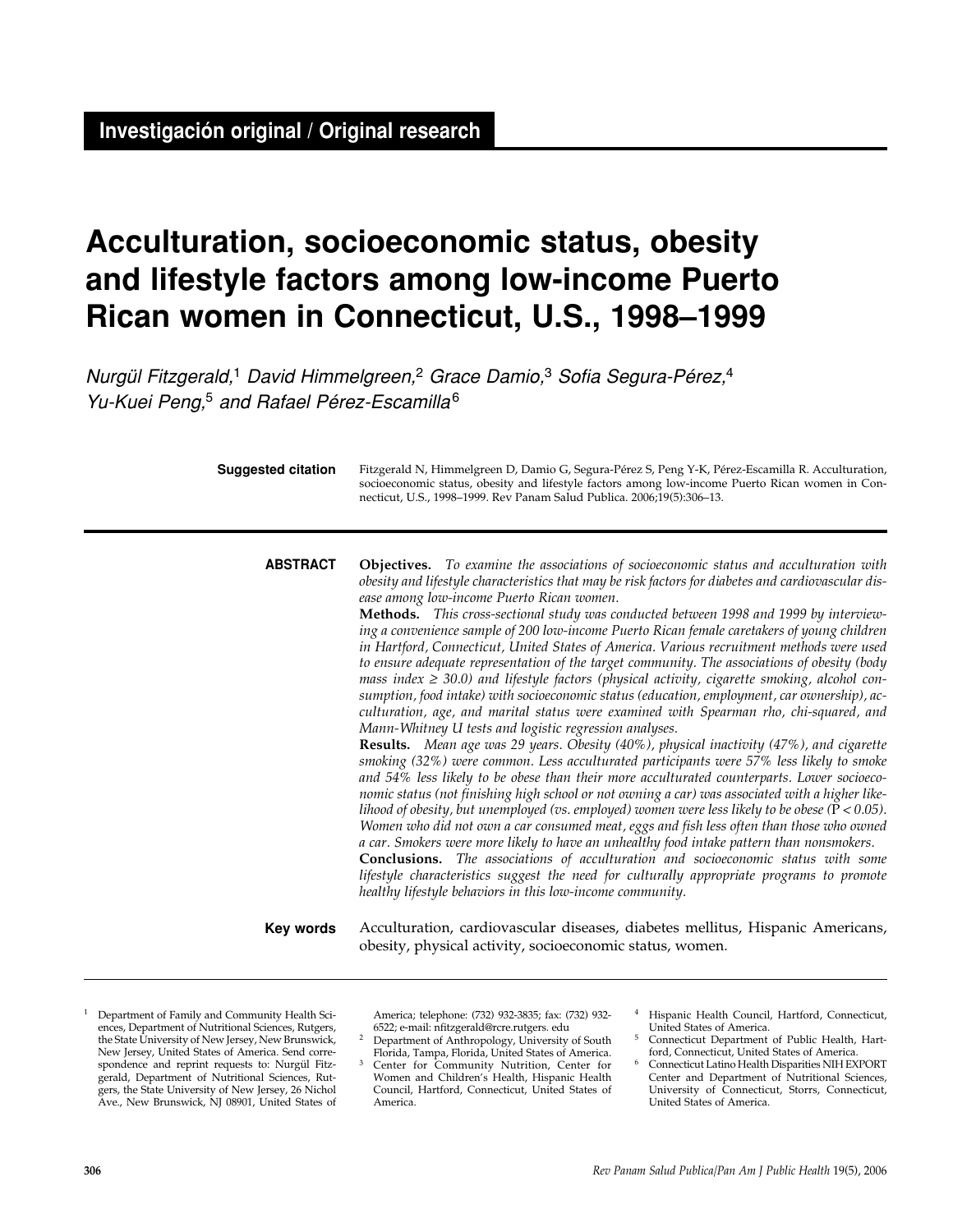Several modifiable factors such as obesity, physical inactivity, poor diet and cigarette smoking (1) are related to an increased risk of type 2 diabetes, and light to moderate alcohol intake may be protective against this disease (2). These lifestyle factors are reported to have similar associations with cardiovascular disease (CVD) (3–5), and they may also vary according to socioeconomic status (SES) and acculturation. Physical activity (6), alcohol intake (7) and cigarette smoking have been reported to increase with acculturation and decrease with higher SES (8, 9) among Mexican Americans. Body mass index (BMI) (10, 11), food intakes (12, 13) and the incidence of type 2 diabetes (10) also vary depending on acculturation or SES levels.

Hispanics, the largest minority group in the United States of America, have higher rates of overweight and of physical inactivity during leisure time (14), and they are about twice as likely to have diabetes (15) compared to non-Hispanic whites. Most research involving type 2 diabetes and CVD risk factors among Hispanics in the United States has been conducted among Mexican Americans, although differences may exist between subgroups of Hispanics. For instance, Puerto Ricans have higher rates of diabetes (16) and cigarette smoking (17) but slightly lower rates of overweight (18) than Mexican Americans. Despite their relatively higher educational levels, Puerto Rican households are more likely to have unemployed persons and belowpoverty conditions (14, 19) than Mexican American households. Research that has examined risk factors for diabetes and CVD among various Hispanic populations in the United States is scarce but ultimately necessary to overcome health disparities.

The Acculturation and Nutrition Needs Assessment (ANNA) project was conducted among low-income Puerto Rican preschool-age children and their caretakers in Hartford, Connecticut, United States to determine the nutrition-related intervention needs of this community. The objective of the analyses presented here was to examine the relationships of acculturation and SES with lifestyle-related factors obesity, physical inactivity, smoking, alcohol intake and dietary patterns that may be associated with the risk of diabetes or CVD among Puerto Rican caretakers. We hypothesized that being highly acculturated, as assessed by English language preference and proficiency, would be associated with higher rates of physical activity but also higher rates of obesity, smoking, consuming alcohol, and poor diet. We also hypothesized that low SES would be related to a poorer disease risk factor profile.

## **MATERIALS AND METHODS**

## **Survey methods and population**

The ANNA project was conducted with a convenience sample of 201 lowincome Puerto Rican residents of Hartford, Connecticut (United States) between May 1998 and September 1999. The current analysis included 200 women aged 15 to 62 years; the exclusion of one man did not influence the results. Selection criteria included Puerto Rican self-identification, residing in Hartford, eligibility to receive food stamps, and being a non-pregnant primary caretaker of at least one preschool-age child. Pregnant women were not included in the study because of potential changes in their food intake and lifestyle behaviors.

To ensure that our sample of interviewees accurately represented the study population, participants were recruited through various locations and services such as healthcare and community nutrition services provided by the Hispanic Health Council (43.0%), the Special Supplemental Nutrition Program for Women, Infant, and Children, Connecticut Children's Medical Center, and health fairs (41.5%), schools (1.5%), and street outreach or word of mouth (14.0%). The study was approved by the Human Subjects Review Committees of the University of Connecticut and the Hispanic Health Council. Participants

signed an informed consent form prior to the interview, and at the end of the interview they received nutrition education materials and a small monetary incentive.

Interviews were conducted by trained bilingual interviewers in the language of the participant's choice (9.0% in English, 77.0% in Spanish, 14.0% in both languages) either at the participant's home (90.5%) or at the Hispanic Health Council center (9.5%). We did not detect any significant differences in SES or in demographic or lifestyle characteristics according to interview location. The questionnaire was based on studies previously conducted in this community (20), and it was extensively pretested for face and content validity, including testing with 13 Hispanic Health Council staff members and their families, and an ethnographic application in 22 households (21). Height and weight were measured by interviewers according to standard procedures (22). BMI (kg/m2) was categorized as underweight (<18.5), normal (18.5–24.9), overweight (25.0–29.9) and obese (≥30.0) (23). Participants were considered to be physically active if they answered "Yes" to the question, "Do you exercise at least three times a week for half an hour each time?" This definition was inclusive of all exercise types and was adapted from recommendations (24) available at the time of the study. Alcohol use and cigarette smoking (yes or no) were reported for current use regardless of the amount consumed.

Primary language spoken at home and self-assessed English proficiency were used as indicators of acculturation status. On the basis of the bivariate associations of these two variables with diabetes or CVD risk factors, we categorized acculturation status as low (speaks Spanish only or not fluent in English) or high (speaks English only or both languages, and fluent in English). Preferred language was found to be as reliable as a more comprehensive scale (21), and it is widely used as a valid proxy for acculturation (11, 25, 26).

Employment (employed or unemployed at the time of the inter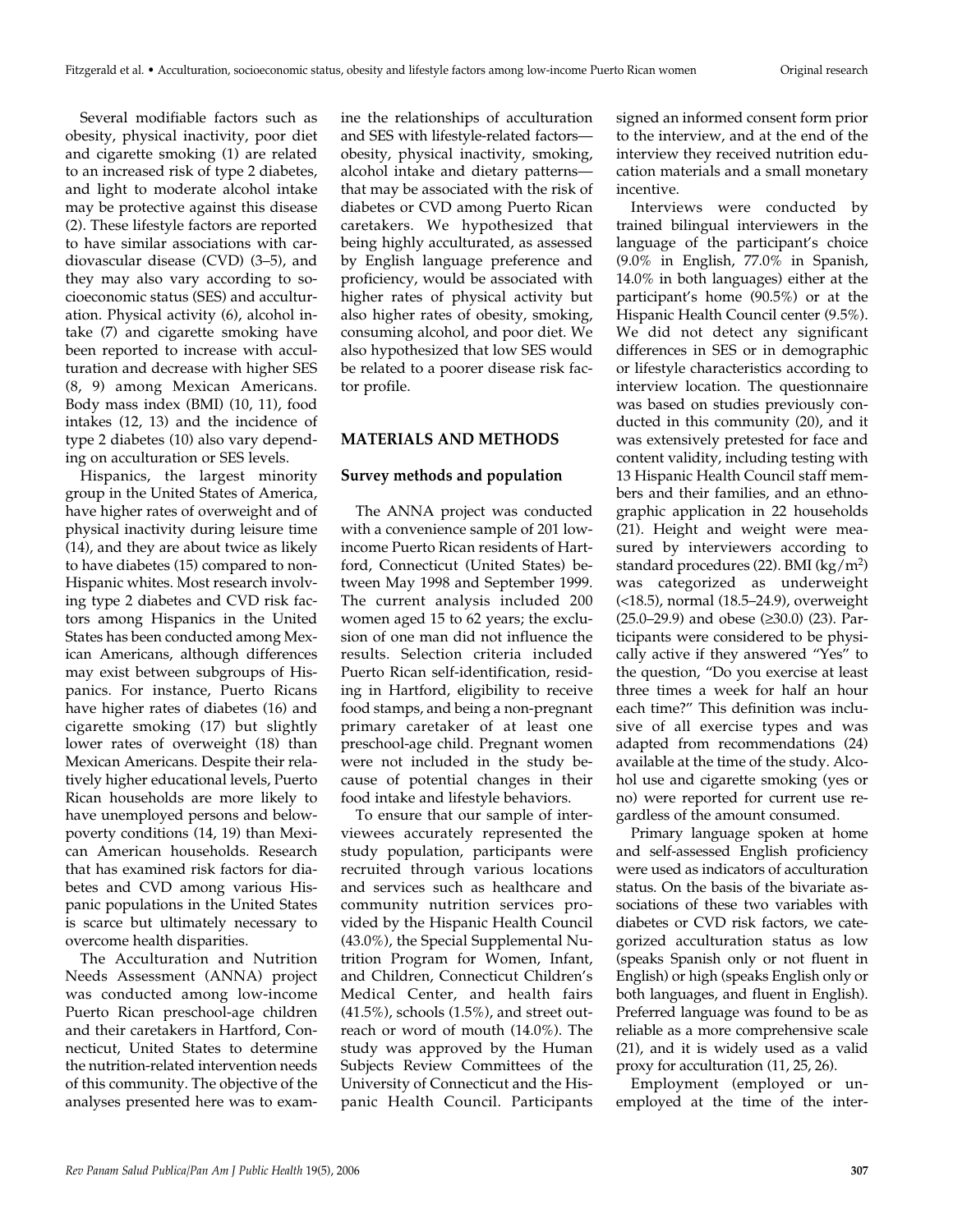view) and education (no high school diploma, or high school diploma or higher) were used as SES indicators. Having a car (yes or no) was included as an additional variable to provide further insight into economic status, because unemployment and low education were expected to be common in this sample. Car ownership has been used by others as a valid indicator of material deprivation or SES (27–29). Marital status was classified as married (married or common-law) and not married (single, divorced, widowed, or separated).

Food intake patterns were examined with a 14-item food frequency questionnaire, which was shown to be reliable in the target community in comparison to a more comprehensive questionnaire (30). Based on the general dietary guidelines as outlined in the MyPyramid assessment tool (31), food items were classified into five groups: grains (pasta, bread, rice, cereal), meats (meat, fish, shellfish, and eggs), dairy products (milk, cheese, yogurt), fruits/vegetables/legumes (fruits, fruit juices, green leafy, starchy, and other vegetables, legumes), and discretionary foods (soft and artificially flavored drinks, salty/high fat/high sugar snacks, and sweets/ desserts). According to MyPyramid, legumes can be grouped with meats or vegetables; placing legumes in the meat group did not change any of our results.

## **Statistical analyses**

Bivariate analyses were conducted with chi-squared, Spearman rho and Mann-Whitney U tests with the SPSS v. 12.0 for Windows (SPSS Inc., Chicago, IL, U.S.). Multivariate analyses were conducted with logistic regression. The outcome variables were obesity (BMI  $\geq$  30.0), physical activity, cigarette smoking and alcohol consumption. The independent variables were acculturation level, SES (employment, education and car ownership), age and marital status; the intakes of five food groups were entered as covariates. The associations of acculturation and SES (as independent variables) with food group intakes (as dependent variables) were also examined. Because excluding participants with self-reported diabetes  $(n = 10)$  did not result in any substantial change in the final multivariate models, these participants were included in the analyses. A two-tailed *P* value of less than 0.05 or a 95% confidence interval (CI) of the odds ratio (OR) that excluded the value of 1.0 were considered statistically significant. To report the results, percentages for lower or higher likelihood of a given outcome were calculated as the difference between the OR and 1.00 (value of nondifference). For example,  $1.00-0.43$  = 0.57, i.e., a 57% lower likelihood for the outcome. The goodness of fit of the models was examined with the Hosmer-Lemeshow test and considered adequate at  $P = 0.05$  or greater. Multicollinearity was examined with a tolerance level of less than 0.20.

# **RESULTS**

This was a relatively young (average age = 29 years), low-SES population, as indicated by the low employment rate (23.5%), educational level (38% high school graduate or higher) and car ownership rate (41.5%) (Table 1). About 26% of the participants were highly acculturated. About 53% reported exercising regularly, but 40% were obese. Almost one third of all participants were current cigarette smokers, and a smaller percentage (16.5%) reported current alcohol consumption.

## **Food intake patterns**

Although participants reported consuming fruits, vegetables, and legumes about 4.5 times per day, fruit juice accounted for almost half of this frequency (Table 1). Dairy products were consumed less than twice per day. On average, study participants consumed discretionary foods 2.6 times per day,

with soft drinks accounting for most of this frequency (61%).

Acculturation was not significantly related to any of the food group intakes in the bivariate analysis. There was a positive correlation between educational level and fruit, vegetable and legume intake (*r* = 0.148, *P* = 0.036), and an inverse correlation between age and discretionary food intake (*r* = –0.201, *P* = 0.004), but education and age did not explain substantial proportions of the variance in food intakes after adjustment for likely confounders. However, participants without a car were 57% less likely to consume foods in the meat group above the median value (1.4 times/day) compared to their counterparts who had a car (OR 0.43, 95% CI 0.23–0.82,  $P = 0.01$ ) after adjustment for acculturation, age, other SES variables, BMI, physical activity, cigarette smoking and alcohol intake.

# **Obesity**

Multivariate correlates of obesity, physical activity, cigarette smoking, and alcohol consumption are shown in Table 2. Less acculturated women were 54% less likely to be obese than their highly acculturated counterparts after adjustment for lifestyle factors and SES. Unemployment (vs. employment) was associated with a 65% lower likelihood of being obese, but other indicators of low SES (i.e., lower educational level or not owning a car) were related to a higher likelihood of obesity. Obese participants were likely to consume meat, eggs, and fish less frequently than their counterparts with lower BMI.

# **Physical activity**

Although acculturation tended to show a positive association with physical activity  $(P = 0.101)$ , low SES was not significantly related to physical activity, and adjustment for smoking, alcohol intake, and BMI did not alter the associations. Physically active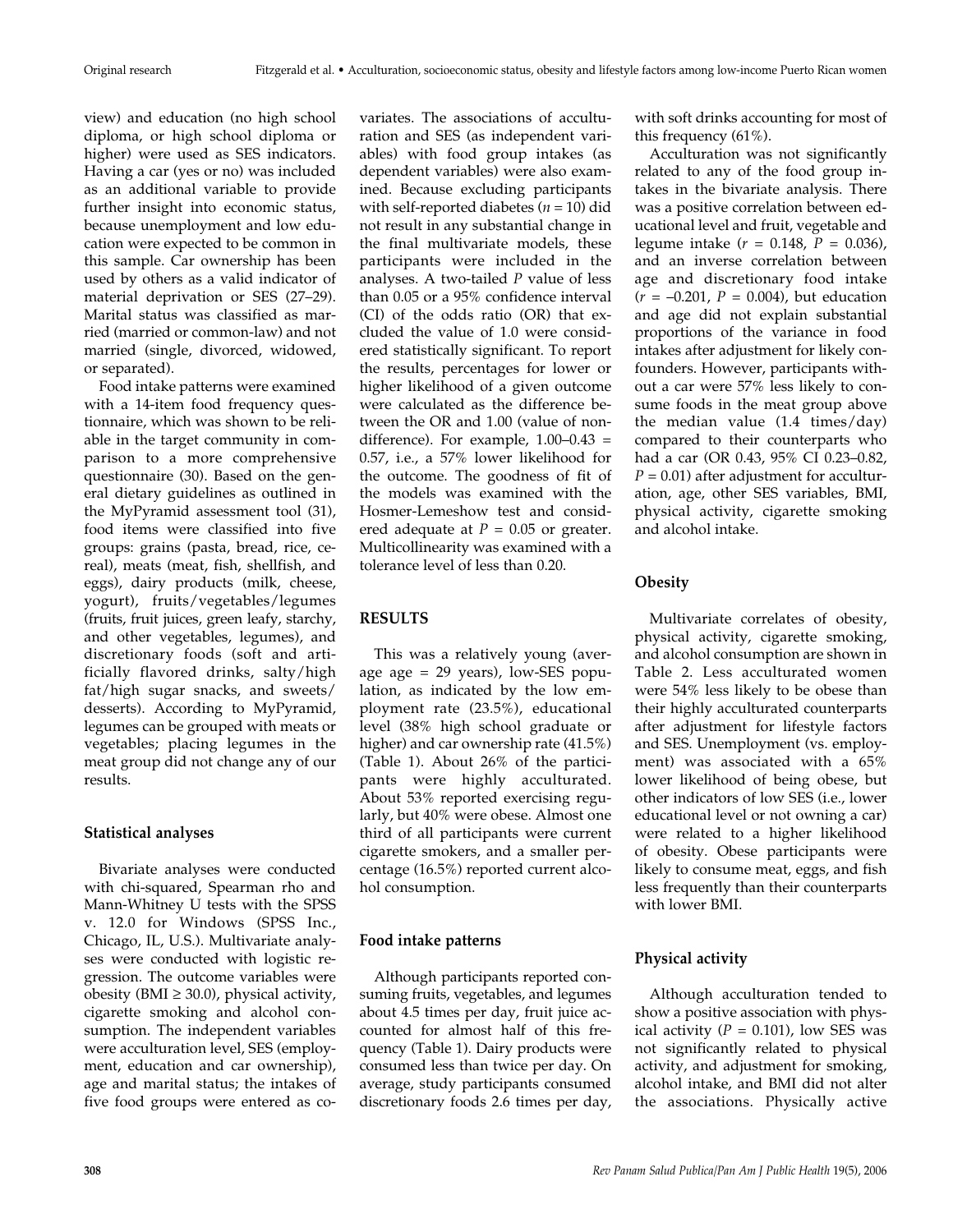|                                                                  | No. <sup>a</sup> | Mean $\pm$ SD or % |
|------------------------------------------------------------------|------------------|--------------------|
| Age, years                                                       | 200              | $28.7 \pm 9.7$     |
| Education: Some high school or less                              | 124              | 62.0               |
| Has a car                                                        | 83               | 41.5               |
| Employed                                                         | 47               | 23.5               |
| Currently receives food stamps                                   | 155              | 77.5               |
| Married/common law                                               | 79               | 39.5               |
| Single, no partner                                               | 98               | 49.0               |
| Separated/divorced/widowed                                       | 23               | 11.5               |
| Number of years in the United States                             | 200              | $16.1 \pm 10.8$    |
| Low acculturation <sup>b</sup>                                   | 148              | 74.0               |
| High acculturation                                               | 52               | 26.0               |
| Exercises regularly (at least 3 times/week, 0.5 hours each time) | 106              | 53.0               |
| Consumes alcohol                                                 | 33               | 16.5               |
| Number of drinks consumed/week                                   | 32               | $3.0 \pm 3.9$      |
| Smokes cigarettes                                                | 64               | 32.0               |
| Number of cigarettes smoked/day                                  | 63               | $10.2 \pm 8.9$     |
| Body mass index                                                  | 196              | $29.0 \pm 7.0$     |
| Underweight                                                      | 7                | 23.6               |
| Normal                                                           | 51               | 26.0               |
| Overweight                                                       | 60               | 30.6               |
| Obese                                                            | 78               | 39.8               |
| Has self-reported diabetes                                       | 10               | 5.0                |
| Grain (bread, pasta, rice, cereal) intake, frequency/day         | 200              | $1.2 \pm 0.8$      |
| Fruit, vegetable, legume intake, frequency/day                   | 200              | $4.5 \pm 2.4$      |
| <b>Fruits</b>                                                    | 200              | $0.9 \pm 0.9$      |
| Fruit juices                                                     | 200              | $2.2 \pm 1.6$      |
| Vegetables                                                       | 200              | $0.9 \pm 0.8$      |
| Legumes                                                          | 200              | $0.6 \pm 0.4$      |
| Meat, egg, fish intake, frequency/day                            | 199              | $1.5 \pm 0.9$      |
| Meats                                                            | 199              | $1.0 \pm 0.6$      |
| Eggs                                                             | 199              | $0.4 \pm 0.5$      |
| Fish                                                             | 199              | $0.1 \pm 0.1$      |
| Dairy product intake, frequency/day                              | 200              | $1.4 \pm 1.2$      |
| Soda, snack, sweets intake, frequency/day                        | 200              | $2.6 \pm 2.5$      |
| Soft drinks                                                      | 200              | $1.6 \pm 1.9$      |
| <b>Snacks</b>                                                    | 200              | $0.4 \pm 0.5$      |
| Sweets and desserts                                              | 200              | $0.6 \pm 0.8$      |

#### **TABLE 1. Characteristics of low-income Puerto Rican women in Connecticut, 1998–1999**

<sup>a</sup> Number of participants may not add up to 200 because of missing data.

b Determined by English preference and proficiency; see Materials and Methods section for details.

women were likely to consume dairy products more often than their less active counterparts.

## **Cigarette smoking**

Acculturation (*P* < 0.01) and alcohol consumption  $(P < 0.001)$  were positively related to cigarette smoking after adjustment for other confounders. Women were more than twice as likely to smoke cigarettes if they were not married (vs. married). Interestingly, smokers appeared to consume fruits, vegetables and legumes less often, and sodas, snacks, and sweets more often, than nonsmokers. Further adjustment (data not shown) for car ownership, BMI, and physical activity did not attenuate these associations.

## **Alcohol intake**

Being employed was significantly related to alcohol consumption. Among

the food groups, grains were likely to be consumed less often by drinkers than by nondrinkers. Adjusting for car ownership, BMI, and physical activity did not attenuate the associations in the final model.

# **DISCUSSION**

These analyses documented significant associations between acculturation, SES and lifestyle characteristics that can act as risk factors for type 2 diabetes or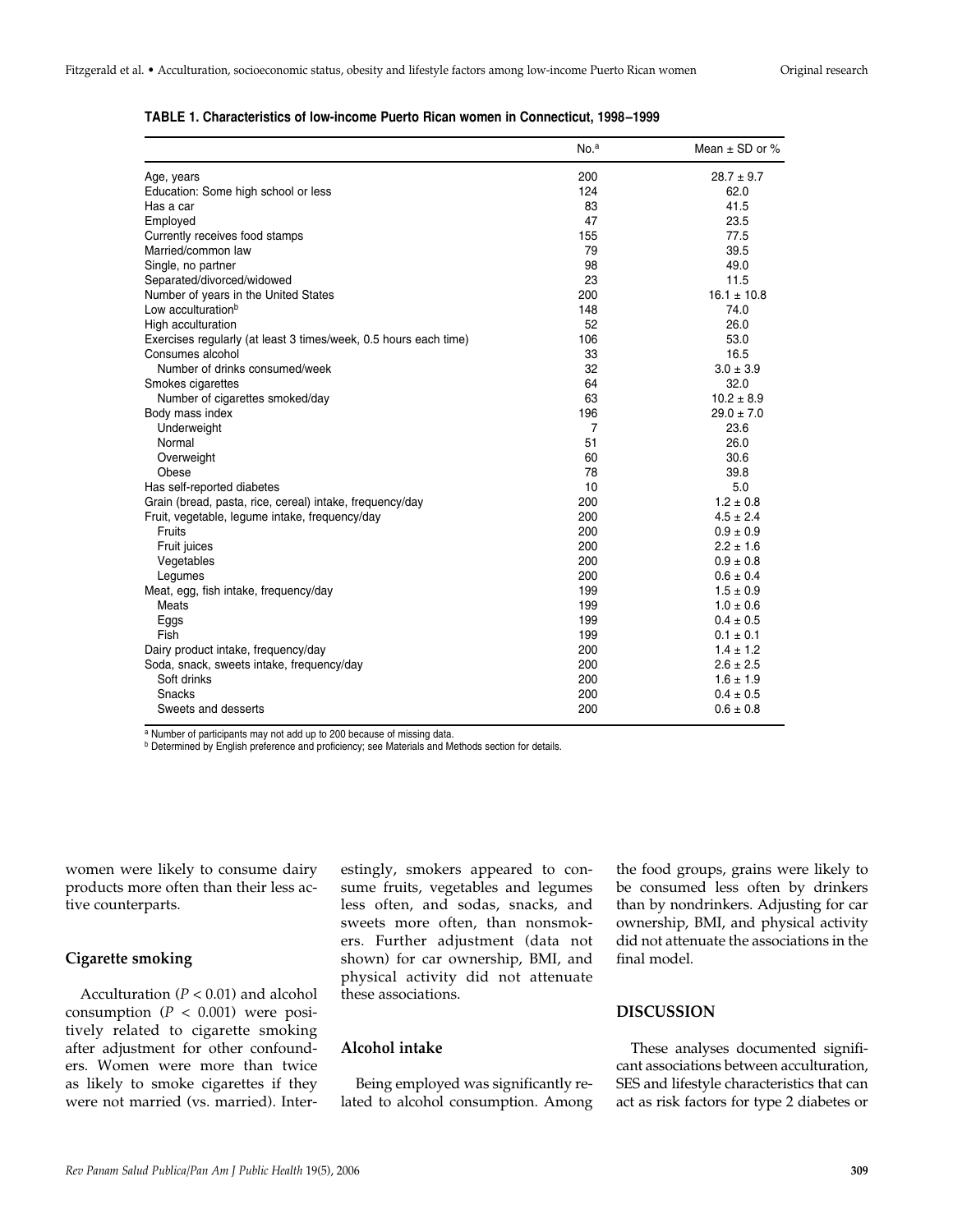#### **TABLE 2. Multivariate correlates of obesity, physical activity, cigarette smoking, and alcohol consumption among low-income Puerto Rican women in Connecticut, 1998–1999**

| Multivariate correlates <sup>a</sup> | Obesity <sup>b</sup><br>OR (95% CI)<br>$No. = 195f$ | Physical<br>activity <sup>c</sup><br>OR (95% CI)<br>$No. = 200$ | Cigarette<br>smoking <sup>d</sup><br>OR (95% CI)<br>$No. = 200$ | Alcohol<br>intake <sup>e</sup><br>OR (95% CI)<br>$No. = 200$ |
|--------------------------------------|-----------------------------------------------------|-----------------------------------------------------------------|-----------------------------------------------------------------|--------------------------------------------------------------|
| Low acculturation                    | $0.46$ (0.21-0.97) <sup>9</sup>                     | $0.55(0.27 - 1.13)$                                             | $0.19(0.09 - 0.42)^h$                                           | $1.43(0.55 - 3.75)$                                          |
| High acculturation                   | 1.00                                                | 1.00                                                            | 1.00                                                            | 1.00                                                         |
| < High school diploma                | $3.00 (1.48 - 6.09)$                                | $0.72(0.39 - 1.35)$                                             | $1.10(0.53 - 2.30)$                                             | $0.71(0.30 - 1.70)$                                          |
| $\geq$ High school graduate          | 1.00                                                | 1.00                                                            | 1.00                                                            | 1.00                                                         |
| Not married                          | $0.53(0.27 - 1.03)$                                 | $0.80(0.43 - 1.50)$                                             | $2.06$ (0.99-4.25) <sup>g</sup>                                 | $1.10(0.46 - 2.61)$                                          |
| Married/common law                   | 1.00                                                | 1.00                                                            | 1.00                                                            | 1.00                                                         |
| Unemployed                           | $0.35(0.15 - 0.80)^{1}$                             | $0.55(0.26 - 1.16)$                                             | $1.53(0.63 - 3.69)$                                             | $0.23(0.09 - 0.57)^{i}$                                      |
| Employed                             | 1.00                                                | 1.00                                                            | 1.00                                                            | 1.00                                                         |
| Does not have a car                  | $2.12(1.04 - 4.31)^9$                               | $1.00(0.53 - 1.89)$                                             | .                                                               | .                                                            |
| Has a car                            | 1.00                                                | 1.00                                                            |                                                                 |                                                              |
| Age                                  | $1.03(0.99 - 1.06)$                                 | $0.98(0.95 - 1.01)$                                             | $1.04$ $(1.00 - 1.08)^9$                                        | $0.96(0.92 - 1.01)$                                          |
| Does not consume                     |                                                     |                                                                 |                                                                 |                                                              |
| alcohol                              | 1.29 (0.52-3.19)                                    | $\cdots$                                                        | $0.25(0.10-0.63)^{1}$                                           | <b>NA</b>                                                    |
| Consumes alcohol                     | 1.00                                                | 1.00                                                            |                                                                 |                                                              |
| Nonsmoker                            | $1.49(0.71 - 3.11)$                                 | $1.04(0.53 - 2.04)$                                             | <b>NA</b>                                                       | $0.26$ (0.11-0.63) <sup>i</sup>                              |
| Smoker                               | 1.00                                                | 1.00                                                            |                                                                 | 1.00                                                         |
| Physically inactive                  | $1.39(0.73 - 2.66)$                                 | <b>NA</b>                                                       | .                                                               | .                                                            |
| Physically active                    | 1.00                                                |                                                                 |                                                                 |                                                              |
| Fruit/vegetable/legume               |                                                     |                                                                 |                                                                 |                                                              |
| intake                               | .                                                   | $\cdots$                                                        | $0.83(0.71 - 0.96)^{\text{T}}$                                  | .                                                            |
| Grain/cereal/pasta                   |                                                     |                                                                 |                                                                 |                                                              |
| intake                               |                                                     | .                                                               | .                                                               | $0.48(0.28 - 0.83)^{i}$                                      |
| Meat/egg/fish intake                 | $0.60$ (0.36-0.99) <sup>g</sup>                     | .                                                               |                                                                 |                                                              |
| Dairy product intake                 | .                                                   | 1.57 $(1.20 - 2.06)^h$                                          | .                                                               | .                                                            |
| Soda/snack/sweets                    |                                                     |                                                                 |                                                                 |                                                              |
| intake                               | .                                                   | .                                                               | 1.32 $(1.13 - 1.54)^h$                                          | .                                                            |

a Logistic regression analyses. Obesity (BMI ≥ 30); physically active (exercise at least three times a week, 0.5 hours each time); current cigarette smoking (yes/no); current alcohol intake (yes/no); acculturation determined by English proficiency and primary language spoken at home; food intakes (frequency per day), age (years). Odds ratios for age, and food intake frequencies are indicated for 1-unit change in the independent variable. CI, confidence interval; OR, odds ratio; NA, not applicable; Other variables (...) were not included in the model due to theoretical reasons or because they did not contribute significantly to the model.<br><sup>b</sup> Hosmer-Lemeshow  $\chi^2$  = 6.951, df = 8, P = 0.542; classif

c Hosmer-Lemeshow  $\chi^2 = 9.194$ , df = 8,  $P = 0.326$ ; classification % correct = 62.0.<br>
<sup>d</sup> Hosmer-Lemeshow  $\chi^2 = 8.251$ , df = 8,  $P = 0.409$ ; classification % correct = 73.5.

<sup>e</sup> Hosmer-Lemeshow  $\chi^2$  = 6.114, df = 8, P = 0.634; classification % correct = 84.0. f Total number is less than 200 because of missing data.

 $h$   $P < 0.001$ .

 $P < 0.01$ .

CVD among low-income Puerto Rican women in Hartford, Connecticut.

#### **Obesity**

We found a positive association between obesity and acculturation. Several other studies support a positive (11, 32–34) or a nonlinear relationship people at the low and high ends of acculturation having a lower BMI than those in the middle categories—among predominantly Mexican American populations (35). In one of the few published studies of Puerto Rican women, Khan et al. (11) detected no significant association between obesity and acculturation as measured by language use. However, in a subgroup of the ANNA sample consisting of 174 women who specifically identified their ethnicity as Puerto Rican (vs. Hispanic), Himmelgreen et al. (25) reported that BMI was

positively associated with acculturation as measured by the number of years in the United States.

As in studies of Mexican American women (10, 11), Puerto Rican women in this study were more likely to be obese if they had a low SES as indicated by lower educational level or not owning a car. Furthermore, car ownership had a stronger (positive) association than education or employment with the intake of meat, eggs, and fish.

 $9 P < 0.05$ .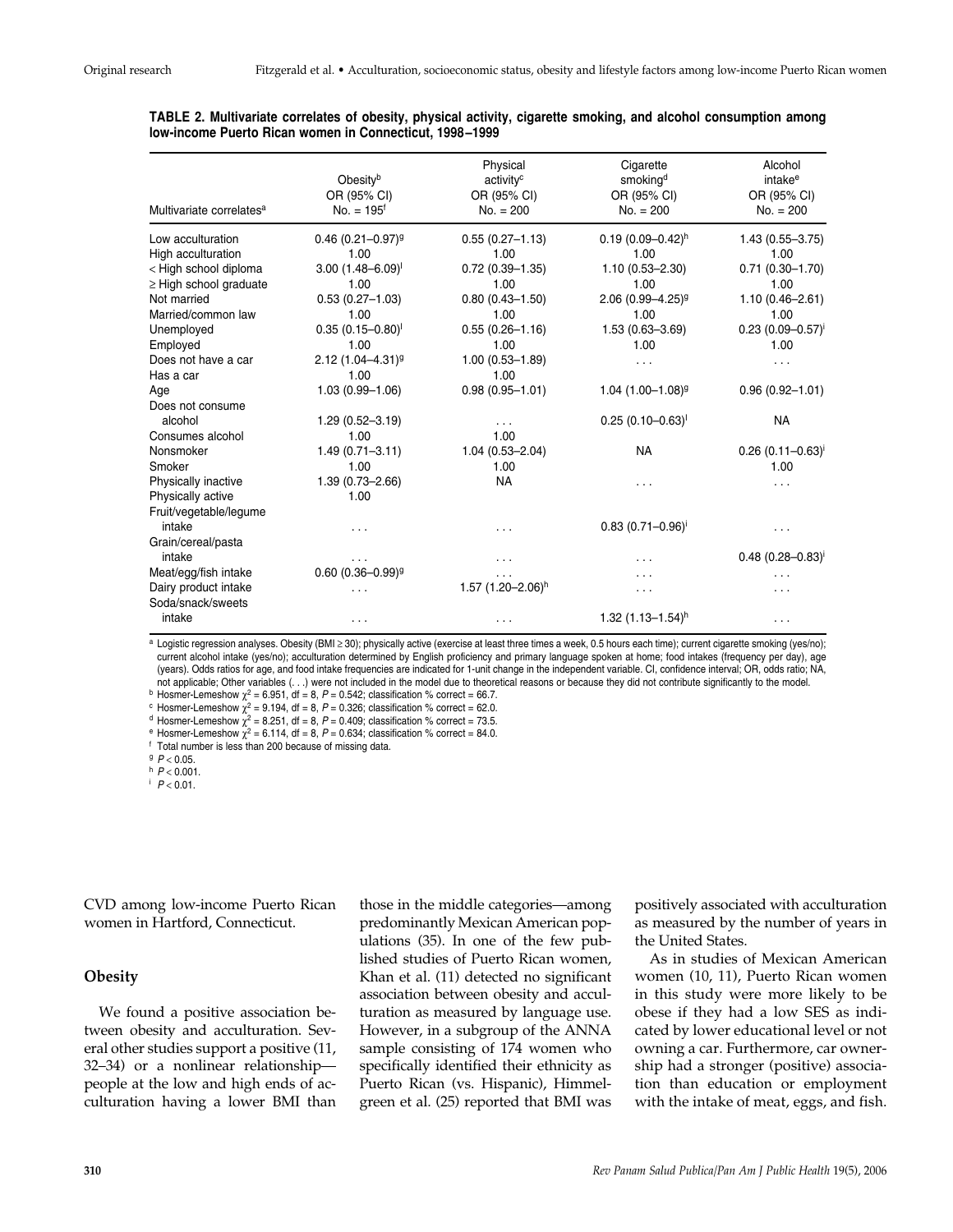Thus, not owning a car might be more clearly associated with a lower SES than lower educational level or unemployment. Women with a very low SES may not be able to afford expensive foods such as meat or fish.

Interestingly, employment was related to a higher likelihood of obesity. Khan et al. (11) detected a similar association among Mexican American women but not among Puerto Rican women. The mechanism of this association may be related with physical activity, since lower levels of physical activity among employed (vs. unemployed) Latinas have been reported by others (36). We did not detect a significant relationship between employment and regular exercise; however, it should be noted that our interview question on physical activity did not ask about occupational or transportation-related activities. Further research is therefore needed to examine how different types of jobs and means of transportation influence nutrition, physical activity, and other lifestyle behaviors.

#### **Physical activity**

Socioeconomic status and physical activity were not significantly related, but SES may be related to activities other than regular exercise, such as transportation-related or occupational activities. We detected a tendency for highly acculturated women to be more physically active, and this is in agreement with previous studies of Mexican American (6) or Latino populations in general (34).

## **Cigarette smoking**

In the study sample, cigarette smoking was very common (32%) and more frequent than the national estimates for Mexican American (11%) or Hispanic women (12%) (14). Consuming alcohol, being highly acculturated, and not being married were related to cigarette smoking, and these findings are in agreement with previous findings in Mexican American (8) and His-

panic populations (18, 37). Attributes of Hispanic culture such as greater concern for family members, *familismo* (20), better social support for smoking cessation (38), or traditional women's role beliefs (37) may underlie the lower smoking rates among less acculturated or married women.

## **Alcohol intake**

Employment was related to a higher likelihood of alcohol consumption. Other research conducted among Puerto Ricans also indicated a positive association between alcohol intake and SES (7). This association may reflect the ability to afford to purchase alcohol or to attend social events where alcohol is likely to be consumed. Our earlier analyses indicated that social networks were stronger among drinkers vs. nondrinkers (39), and suggested that in our study population, drinking habits might be centered around social interactions.

#### **Food intake patterns**

Although we did not detect a statistically significant association between acculturation and food group intake patterns, other studies of Mexican American (12) and Puerto Rican populations (40) found evidence of such associations, and methodological differences may account for some of the variations between studies. Additionally, acculturation may be related to food intake indirectly through other lifestyle factors. For instance, our analyses showed that cigarette smokers were likely to be highly acculturated and to have a less healthy food intake pattern compared to nonsmokers. Considering the low SES of our study population, limited economic resources might be used to buy cigarettes at the expense of healthy foods. In addition to the health risks of smoking itself, cigarette smokers' less healthy dietary habits may compromise their nutritional and health status even further. This makes it important

to consider cultural characteristics in addition to SES and lifestyle behaviors when interventions aimed at modifying food intake patterns are designed.

This study is limited by its crosssectional design, which precludes drawing causal inferences. Although we used a variety of recruitment methods to capture the diversity of the community, this was a convenience sample of low-income inner city Puerto Rican women with young children. Thus, the study results may not be generalizable to other groups. The measurement of physical activity was based on a single question that inquired about usual exercising behaviors; hence, our data may not reflect the participants' overall physical activity.

Since most research involving diabetes and CVD risk factors in Hispanic populations in the United States has been conducted among Mexican Americans, the present needs assessment study provides valuable information that will narrow the existing knowledge gap for low-income Puerto Rican women with young children. As in Mexican American populations, obesity was common in the sample population studied here. Obesity was associated with low SES and high acculturation. Smoking rates were high, and smoking was more common among highly acculturated or unmarried women. There were also associations indicating a lower intake of meat, eggs and fish among those with a low SES, and an unhealthy food intake pattern among smokers. Among Latinas with a low SES or high level of acculturation, there seems to be a need for interventions aimed at obesity prevention, smoking cessation, and nutritional education. In addition to financial limitations that may influence food purchasing decisions, access to and the effective use of nutrition and health information may be limited among low-SES populations. Therefore, culturally appropriate educational interventions should aim to build knowledge and skills that enable individuals to better use their limited resources for a healthier lifestyle. In this process, it is imperative to encour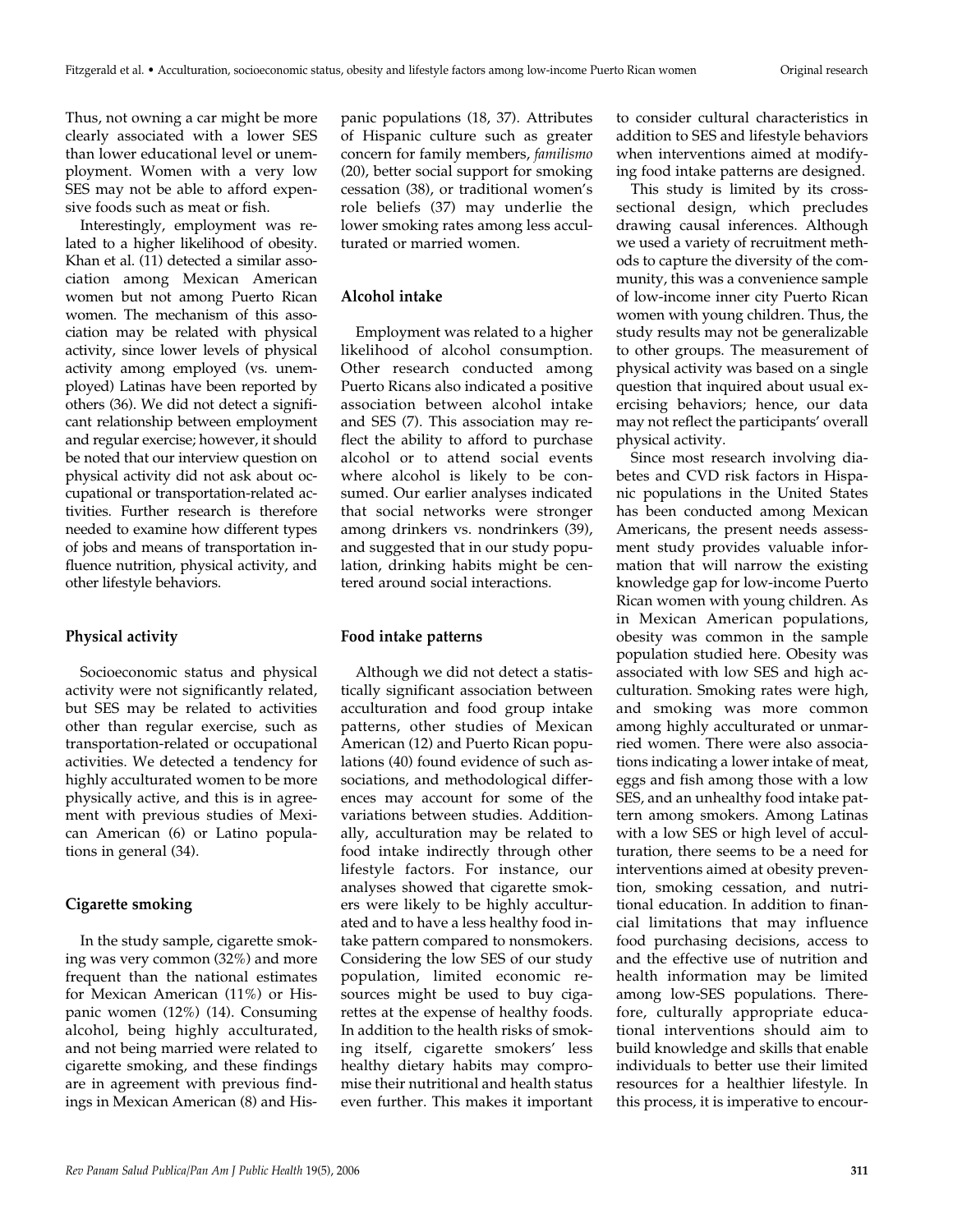age healthy behaviors from one's primary culture while aiming to prevent unhealthy behaviors that come with higher acculturation (i.e., smoking). Future qualitative research to identify the cultural perceptions, barriers, and motivations for healthy lifestyle behaviors is likely to provide further

- 1. Hu F, Manson J, Stampfer M, Colditz G, Liu S, Solomon C, et al. Diet, lifestyle and the risk of type 2 diabetes mellitus in women. N Eng J Med. 2001;345(11):790–7.
- 2. Wei M, Gibbons L, Mitchell T, Kampert J, Blair S. Alcohol intake and incidence of type 2 diabetes in men. Diabetes Care. 2000;23(1): 18–22.
- 3. Hu FB, Stampfer MJ, Manson JE, Grodstein F, Colditz GA, Speizer FE, et al. Trends in the incidence of coronary heart disease and changes in diet and lifestyle in women. N Engl J Med. 2000;343(8):530–7.
- 4. Sundquist K, Qvist J, Johansson SE, Sundquist J. The long-term effect of physical activity on incidence of coronary heart disease: A 12-year follow-up study. Prev Med. 2005;41(1):219–25.
- 5. Tanasescu M, Hu FB, Willett WC, Stampfer MJ, Rimm EB. Alcohol consumption and risk of coronary heart disease among men with type 2 diabetes mellitus. J Am Coll Cardiol. 2001;38(7):1836–42.
- 6. Crespo C, Smit E, Carter-Pokras O, Andersen R. Acculturation and leisure-time physical inactivity in Mexican-American adults: results from NHANES III, 1988–1994. Am J Public Health. 2001;91(8):1254–7.
- 7. Marks G, Garcia M, Solis JM. Health risk behaviors of Hispanics in the United States: findings from HHANES, 1982–84. Am J Public Health. 1990;80(Suppl):20–6.
- 8. Haynes SG, Harvey C, Montes H, Nickens H, Cohen BH. Patterns of cigarette smoking among Hispanics in the United States: results from HHANES 1982–84. Am J Public Health. 1990;80(Suppl):47–53.
- 9. Winkleby MA, Kraemer HC, Ahn DK, Varady AN. Ethnic and socioeconomic differences in cardiovascular disease risk factors. JAMA. 1998;280(4):356–62.
- 10. Hazuda HP, Mitchell BD, Haffner SM, Stern MP. Obesity in Mexican American subgroups: findings from the San Antonio Heart Study. Am J Clin Nutr. 1991;53(6 Suppl):1529S– 1534S.
- 11. Khan LK, Sobal J, Martorell R. Acculturation, socioeconomic status, and obesity in Mexican Americans, Cuban Americans, and Puerto Ricans. Int J Obes. 1997;21(2):91–6.
- 12. Dixon LB, Sundquist J, Winkleby M. Differences in energy, nutrient, and food intakes in a US sample of Mexican-American women and men: findings from the Third National

support for culturally appropriate interventions targeting these behaviors.

**Acknowledgments.** The authors are thankful to Lisa Phillips at the University of Connecticut for her administrative support, the study participants, and the staff of the Hispanic Health Council and the Connecticut Hispanic Family Nutrition Program. This work was funded by the USDA Food Stamp Program through a Food Stamp Nutrition Education grant to Rafael Pérez-Escamilla, and the Connecticut Latino Health Disparities NIH EXPORT Center (grant 1P20MD001765-01).

#### **REFERENCES**

Health and Nutrition Examination Survey, 1988–1994. Am J Epidemiol. 2000;152(6): 548–57.

- 13. Mazur RE, Marquis GS, Jensen HH. Diet and food insufficiency among Hispanic youths: acculturation and socioeconomic factors in the third National Health and Examination Survey. Am J Clin Nutr. 2003;78(6):1120–7.
- 14. United States of America, Center for Disease Control and Prevention, CDC National Center for Health Statistics. Health, United States, 2005. Available at: http://www.cdc.gov/ nchs/hus.htm. Accessed 18 April 2006.
- 15. United States of America, Center for Disease Control and Prevention. Diabetes disabling, deadly, and on the rise. 2005. Available at: www.cdc.gov/diabetes. Accessed 30 June 2005.
- 16. Flegal K, Ezzati T, Harris M, Haynes S, Juarez RZ, Knowler W, et al. Prevalence of diabetes in Mexican Americans, Cubans, and Puerto Ricans from the Hispanic Health and Nutrition Examination Survey, 1982–1984. Diabetes. 1991;14(7):628–38.
- 17. Perez-Stable EJ, Ramirez A, Villareal R, Talavera G, Trapido E, Suarez L, et al. Cigarette smoking behavior among US Latino men and women from different countries of origin. Am J Public Health. 2001;91(9):1424–30.
- 18. Crespo CJ, Loria CM, Burt VL. Hypertension and other cardiovascular disease risk factors among Mexican Americans, Cuban Americans, and Puerto Ricans from the Hispanic Health and Nutrition Examination Survey. Public Health Rep. 1996;111(Suppl 2):7–10.
- 19. Suarez L, Ramirez A. Hispanic/Latino health and disease. In: Huff R, Kline M, eds. Promoting health in multicultural populations. Thousand Oaks: Sage Publications; 1999. Pp. 115–36.
- 20. Pérez-Escamilla R, Himmelgreen D, Segura-Millan S, Gonzalez A, Ferris AM, Damio G, et al. Prenatal and perinatal factors associated with breast-feeding initiation among innercity Puerto Rican women. J Am Diet Assoc. 1998;98(6):657–63.
- 21. DeLeon J. Household composition, acculturation, and diet among low-income Puerto Ricans in Hartford, Connecticut [Ph.D. dissertation]. Tampa (FL): University of Florida; 2000.
- 22. Frisancho A. New standards of weight and body composition by frame size and height for assessment of nutritional status of adults and the elderly. Am J Clin Nutr. 1984;40(4):808–19.
- 23. United States of America, National Institutes of Health. Clinical guidelines on the identification, evaluation, and treatment of overweight and obesity in adults: National Heart, Lung, and Blood Institute, NIH Publication No. 98-4083; 1998.
- 24. American College of Sports Medicine. The recommended quantity and quality of exercise for developing and maintaining cardiorespiratory and muscular fitness, and flexibility in healthy adults. Med Sci Sport Exerc. 1998;30(6):975–91.
- 25. Himmelgreen DA, Perez-Escamilla R, Martinez D, Bretnall A, Eells B, Peng Y, et al. The longer you stay, the bigger you get: length of time and language use in the U.S. are associated with obesity in Puerto Rican women. Am J Phys Anthropol. 2004;125(1): 90–6.
- 26. Sundquist J, Winkleby M. Country of birth, acculturation status and abdominal obesity in a national sample of Mexican-American women and men. Int J Epidemiol. 2000;29(3): 470–77.
- 27. Ebrahim S, Papacosta O, Wannamethee G, Adamson J. Social inequalities and disability in older men: prospective findings from the British regional heart study. Soc Sci Med. 2004; 59(10):2109–20.
- 28. Gilthorpe MS, Wilson RC. Rural/urban differences in the association between deprivation and healthcare utilisation. Soc Sci Med. 2003;57(11):2055–63.
- 29. Eachus J, Chan P, Pearson N, Propper C, Davey Smith G. An additional dimension to health inequalities: disease severity and socioeconomic position. J Epidemiol Community Health. 1999;53(10):603–11.
- 30. Perez-Escamilla R, Ferris AM, Drake L, Haldeman L, Peranick J, Campbell M, et al. Food stamps are associated with food security and dietary intake of inner-city preschoolers from Hartford, Connecticut. J Nutr. 2000; 130(11):2711–7.
- 31. United States of America, United States Department of Agriculture. Available at: www. mypyramid.gov. Accessed 17 June 2005.
- 32. Ayala GX, Elder JP, Campbell NR, Slymen DJ, Roy N, Engelberg M, et al. Correlates of body mass index and waist-to-hip ratio among Mexican women in the United States: implications for intervention development. Women's Health Issues. 2004;14(5):155–64.